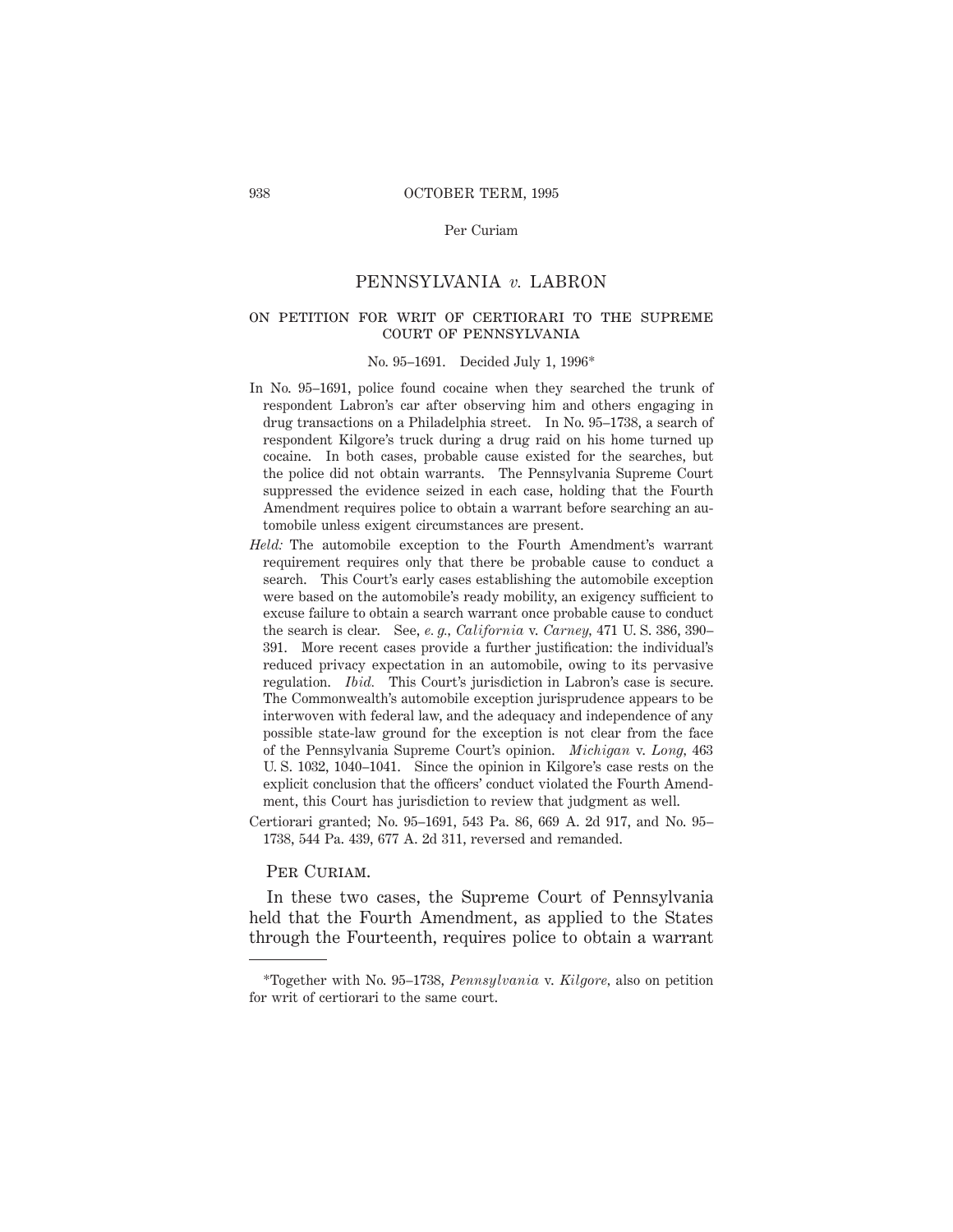#### Per Curiam

before searching an automobile unless exigent circumstances are present. Because the holdings rest on an incorrect reading of the automobile exception to the Fourth Amendment's warrant requirement, we grant the petitions for certiorari and reverse.

In *Labron,* No. 95–1691, police observed respondent Labron and others engaging in a series of drug transactions on a street in Philadelphia. The police arrested the suspects, searched the trunk of a car from which the drugs had been produced, and found bags containing cocaine. The Pennsylvania Supreme Court agreed with the trial court (but not with the intermediate court of appeals, 428 Pa. Super. 616, 626 A. 2d 646 (1993), whose judgment it reversed) that this evidence should be suppressed. 543 Pa. 86, 669 A. 2d 917 (1995). After surveying our precedents on the automobile exception as well as some of its own decisions, the court "conclude[d] that this Commonwealth's jurisprudence of the automobile exception has long required both the existence of probable cause and the presence of exigent circumstances to justify a warrantless search." *Id.,* at 100, 669 A. 2d, at 924. Satisfied the police had time to secure a warrant, *id.,* at 100– 103, 699 A. 2d, at 924–925, the court held that "the warrantless search of this stationary vehicle violated constitutional guarantees," *id.,* at 101, 669 A. 2d, at 924.

In *Kilgore,* No. 95–1738, an undercover informant agreed to buy drugs from respondent Randy Lee Kilgore's accomplice, Kelly Jo Kilgore. To obtain the drugs, Kelly Jo drove from the parking lot where the deal was made to a farmhouse where she met with Randy Kilgore and obtained the drugs. After the drugs were delivered and the Kilgores were arrested, police searched the farmhouse with the consent of its owner and also searched Randy Kilgore's pickup truck; they had seen the Kilgores walking to and from the truck, which was parked in the driveway of the farmhouse. The search turned up cocaine on the truck's floor. The trial court denied Randy Kilgore's motion to suppress the cocaine, holding the officers had probable cause to make the search.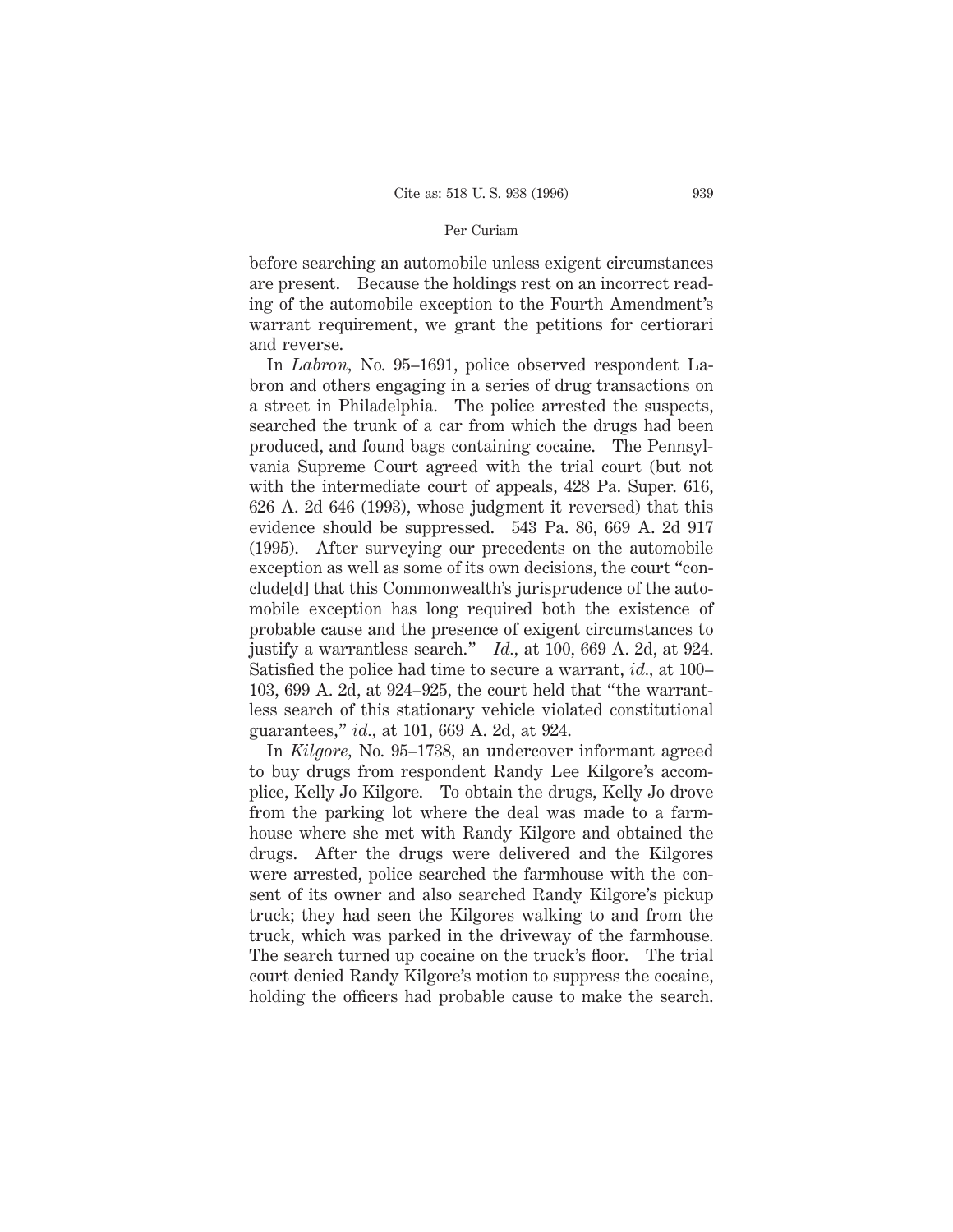#### Per Curiam

The appellate court affirmed. 437 Pa. Super. 491, 650 A. 2d 462 (1994). The Supreme Court of Pennsylvania reversed, citing *Labron* and holding that although there was probable cause to search the truck, 544 Pa. 439, 444, 677 A. 2d 311, 313 (1995), the search violated the Fourth Amendment because no exigent circumstances justified the failure to obtain a warrant, *id.,* at 445, 677 A. 2d, at 313–314.

The Supreme Court of Pennsylvania held the rule permitting warrantless searches of automobiles is limited to cases where " 'unforeseen circumstances involving the search of an automobile [are] coupled with the presence of probable cause.' " 543 Pa., at 100, 669 A. 2d, at 924, quoting *Commonwealth* v. *White,* 543 Pa. 45, 53, 669 A. 2d 896, 901 (1995) (emphasis deleted). This was incorrect. Our first cases establishing the automobile exception to the Fourth Amendment's warrant requirement were based on the automobile's "ready mobility," an exigency sufficient to excuse failure to obtain a search warrant once probable cause to conduct the search is clear. *California* v. *Carney,* 471 U. S. 386, 390–391 (1985) (tracing the history of the exception); *Carroll* v. *United States,* 267 U. S. 132 (1925). More recent cases provide a further justification: the individual's reduced expectation of privacy in an automobile, owing to its pervasive regulation. *Carney, supra,* at 391–392. If a car is readily mobile and probable cause exists to believe it contains contraband, the Fourth Amendment thus permits police to search the vehicle without more. *Carney, supra,* at 393. As the state courts found, there was probable cause in both of these cases: Police had seen respondent Labron put drugs in the trunk of the car they searched and had seen respondent Kilgore act in ways that suggested he had drugs in his truck. We conclude the searches of the automobiles in these cases did not violate the Fourth Amendment.

Respondent Labron claims we have no jurisdiction to review the judgment in his case because the Pennsylvania Supreme Court's opinion rests on an adequate and independ-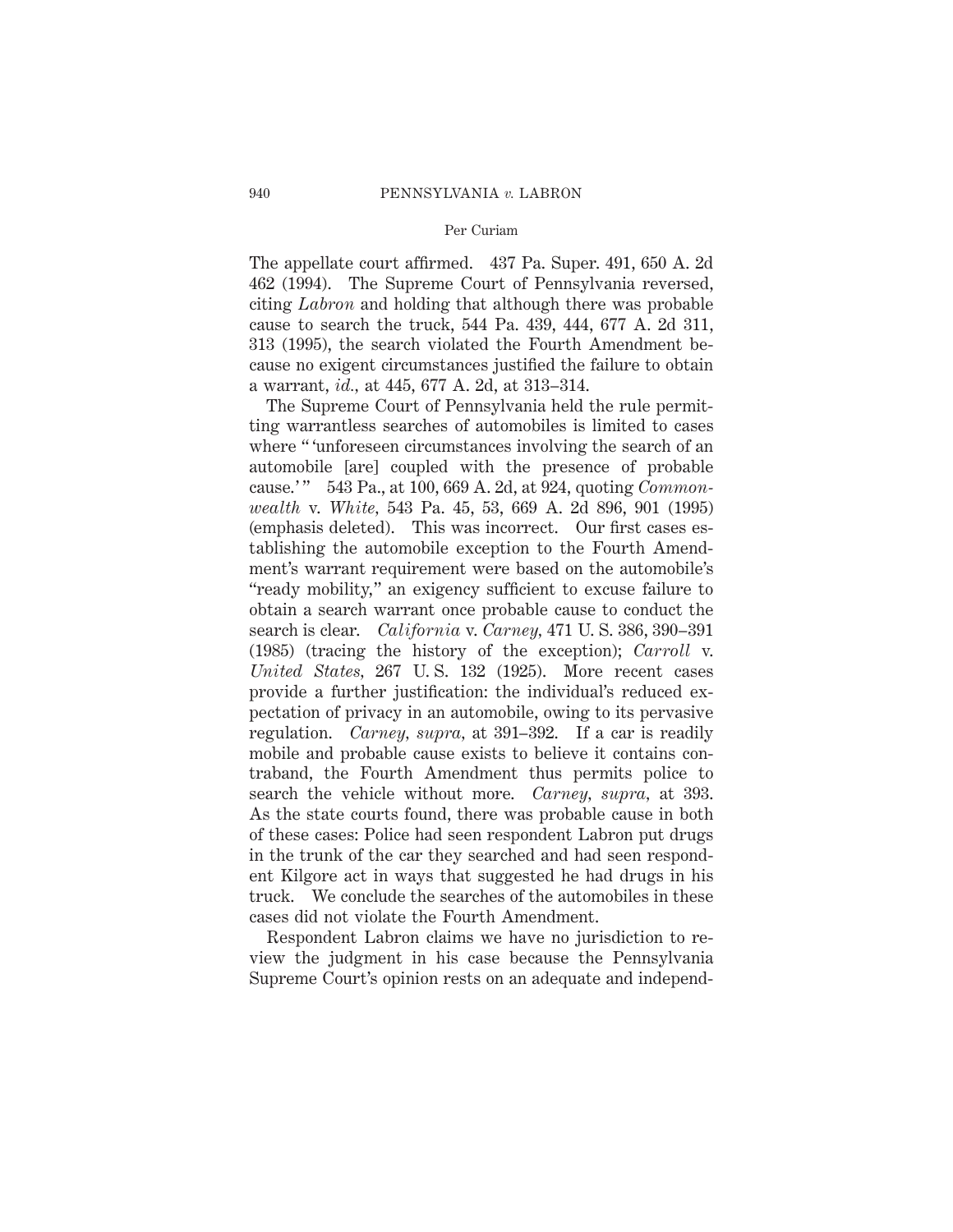ent state ground, viz., "this Commonwealth's jurisprudence of the automobile exception." 543 Pa., at 100, 669 A. 2d, at 924. We disagree. The language we have quoted is not a "plain statement" sufficient to tell us "the federal cases [were] being used only for the purpose of guidance, and d[id] not themselves compel the result that the court ha[d] reached." *Michigan* v. *Long,* 463 U. S. 1032, 1041 (1983). The Pennsylvania Supreme Court did discuss several of its own decisions; as it noted, however, some of those cases relied on an analysis of our cases on the automobile exception, see, *e. g.,* 543 Pa., at 95, 669 A. 2d, at 921 (observing *Commonwealth* v. *Holzer,* 480 Pa. 93, 103, 389 A. 2d 101, 106 (1978), cited *Coolidge* v. *New Hampshire,* 403 U. S. 443 (1971)); 543 Pa., at 100, 669 A. 2d, at 924 (stating *Commonwealth* v. *White, supra,* rested in part upon the Pennsylvania Supreme Court's analysis of *Chambers* v. *Maroney,* 399 U. S. 42 (1970)). The law of the Commonwealth thus appears to us "interwoven with the federal law, and . . . the adequacy and independence of any possible state law ground is not clear from the face of the opinion." *Michigan* v. *Long,* 463 U. S., at 1040–1041. Our jurisdiction in Labron's case is secure. *Ibid.* The opinion in respondent Kilgore's case, meanwhile, rests on an explicit conclusion that the officers' conduct violated the Fourth Amendment; we have jurisdiction to review this judgment as well.

Respondent Labron's motion to proceed *in forma pauperis* is granted. The petitions for writs of certiorari are granted, the judgments of the Supreme Court of Pennsylvania are reversed, and the cases are remanded for further proceedings not inconsistent with this opinion.

*It is so ordered.*

Justice Stevens, with whom Justice Ginsburg joins, dissenting.

The decisions that the Court summarily reverses today are two of a trilogy of cases decided by the Pennsylvania Su-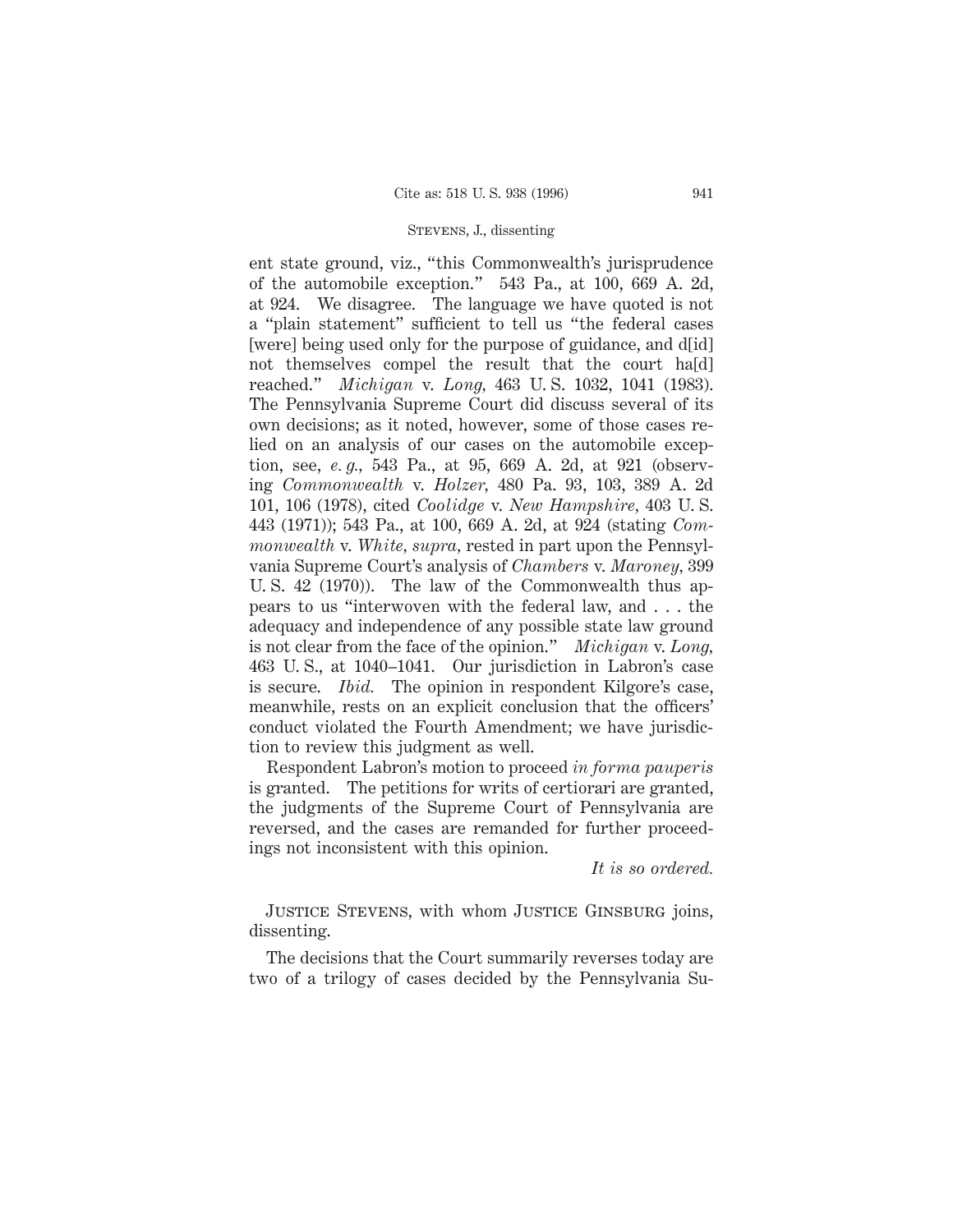preme Court within three days of each other. See 544 Pa. 439, 677 A. 2d 311 (1995); *Commonwealth* v. *White,* 543 Pa. 45, 669 A. 2d 896 (1995); 543 Pa. 86, 669 A. 2d 917 (1995).1 In each case, that court concluded that citizens of Pennsylvania are protected from warrantless searches and seizures of their automobiles absent exigent circumstances. But a fair reading of both *White* (the holding of which the Commonwealth has not challenged in this Court) and *Labron* (which the Court reverses today) demonstrates that their judgments almost certainly rested upon the Pennsylvania court's independent consideration of its own Constitution. For that reason, I do not believe that we have jurisdiction over the decision in *Labron,* just as we would not have jurisdiction in *White.* See 28 U.S.C.  $$1257(a).^2$  Furthermore, when considered in light of those two more carefully reasoned decisions, there is no reason for this Court to disturb the state court's finding in *Kilgore,* since the result will almost certainly be affirmed on remand.

In its *per curiam* decision, this Court concludes that because the decision in *Labron* cited state decisions which in turn referred to two 25-year-old cases of this Court, any reference to state law is " 'interwoven with the federal law.'" *Ante,* at 941 (quoting *Michigan* v. *Long,* 463 U. S. 1032, 1040 (1983)). These references, however, seem to me a rather short thread with which to weave—let alone upon which to hang—our jurisdiction.

<sup>1</sup> Each decision was issued by a different division of the Pennsylvania Supreme Court.

<sup>2</sup> Even if, as the Court concludes, *ante,* at 941, some element of residual doubt suggests that Pennsylvania's Supreme Court drew inspiration from our interpretations of the Federal Constitution, I do not think that reliance sufficient to justify expending this Court's time—or that of the Pennsylvania Supreme Court—simply to scour the state decisions of all references to the Federal Constitution. See *infra,* at 943–950.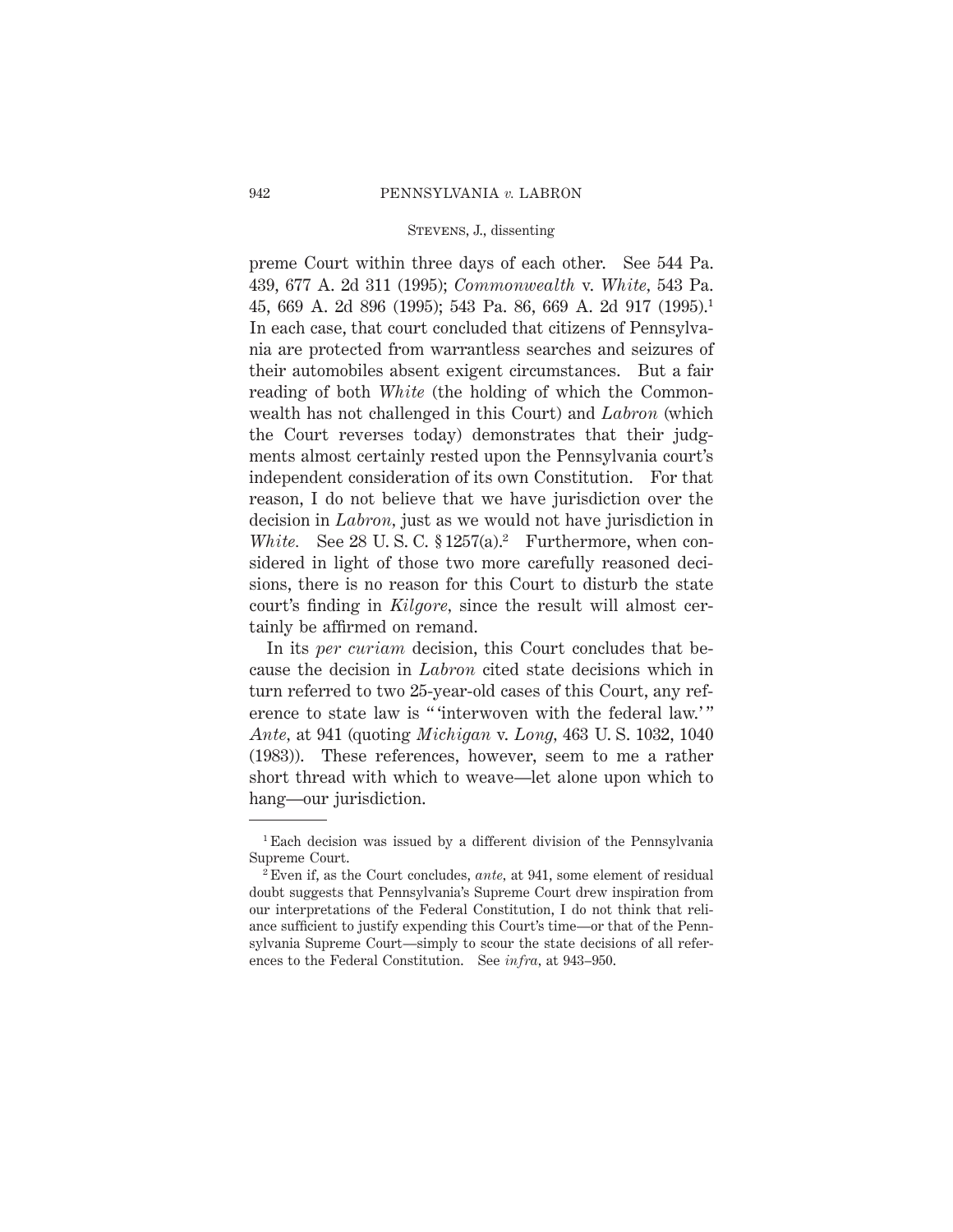In my opinion, the best reading of *Labron*'s plain language is that it relied on adequate and independent state grounds. The majority decision below includes references to four sources of federal law: the Federal Constitution and three federal cases. None of the references demonstrates that the decision rested upon anything other than state law.

The decision begins with the proposition, not at issue here, that "the Fourth Amendment to the United States Constitution and Article I, § 8 of the Pennsylvania Constitution generally require that searches be predicated upon a warrant issued by a neutral and detached magistrate." 543 Pa., at 93, 669 A. 2d, at 920 (citations omitted). It then reviews the history of the so-called "automobile exception" to the warrant requirement by quoting several passages from our decision in *Carroll* v. *United States,* 267 U. S. 132 (1925), which first established the exception, and then quotes a passage from *Chambers* v. *Maroney,* 399 U. S. 42, 52 (1970),3 which appears to support the proposition under federal law that the Court emphasizes here today (that the existence of probable cause is sufficient in and of itself to justify a search of a vehicle). 543 Pa., at 94–95, 669 A. 2d, at 920–921.

Rather than follow the developments of federal law, however, the decision then specifically and immediately notes that "[w]hen reviewing warrantless automobile searches *in this Commonwealth,* we have constantly held that 'there is no "automobile exception" as such and [that] the constitutional protections are applicable to searches and seizures of a person's car.' *Commonwealth* v. *Holzer,* 480 Pa. 93, 103, 389 A. 2d 101, 106 (1978) (citing *Coolidge* v. *New Hampshire,*

<sup>3</sup> As the Pennsylvania Supreme Court noted, in *Chambers* we held that " '[f]or constitutional purposes, [there is] no difference between on the one hand seizing and holding a car before presenting the probable cause issue to a magistrate and on the other hand carrying out an immediate search without a warrant.'" 543 Pa. 86, 95, 669 A. 2d 917, 921 (1995) (quoting *Chambers* v. *Maroney,* 399 U. S., at 52).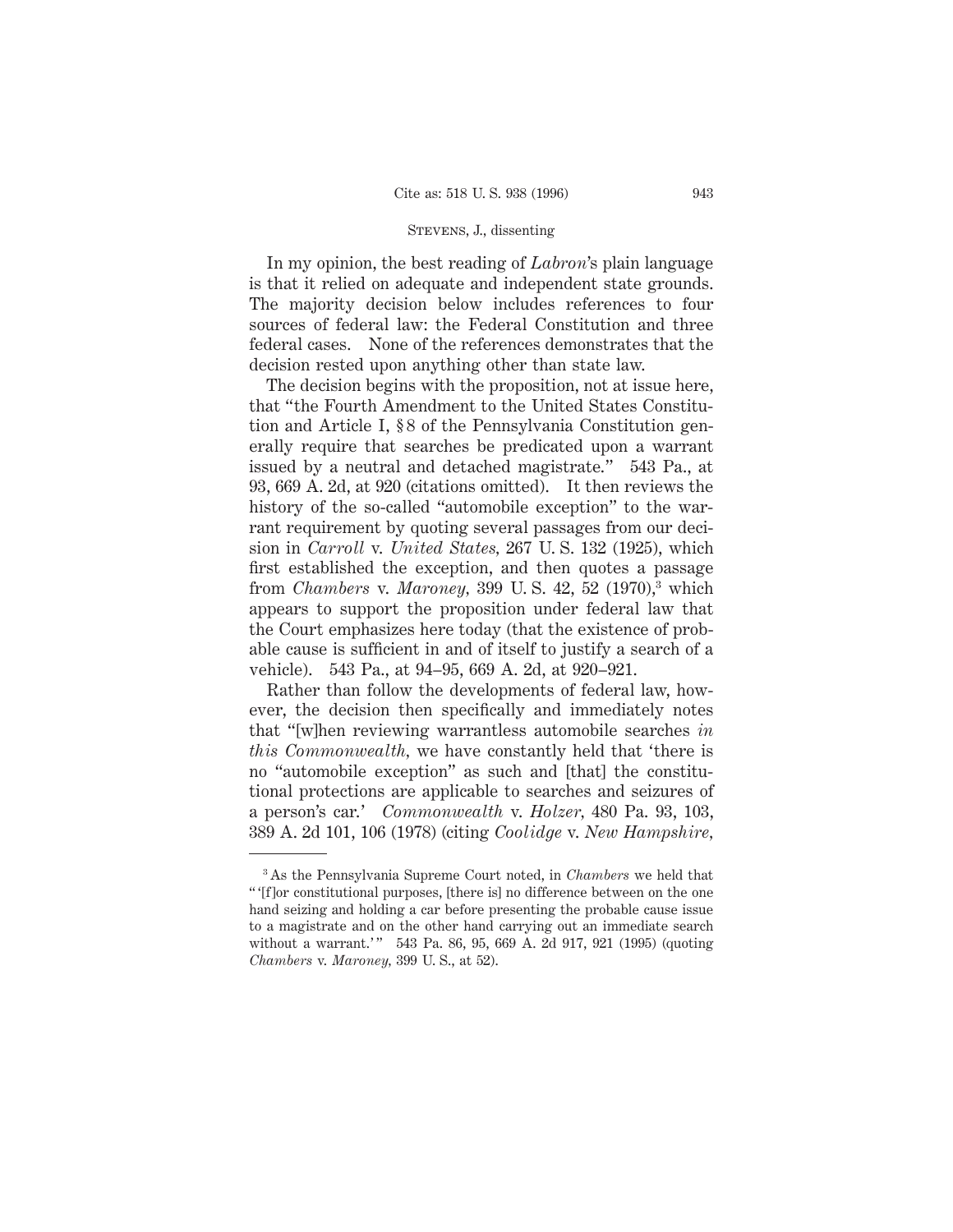403 U. S. 443 . . . (1971))." *Id.,* at 95, 669 A. 2d, at 921 (emphasis added). From that point onward, the only reference to federal law in the decision's remaining 30 citations is a recognition that *White,* the sole decision of this trio of "exigent circumstance" cases that is not before our Court, was "based upon" that Court's analysis of *Chambers.* 543 Pa., at 99–100, 669 A. 2d, at 923–924. Every other citation in *Labron* is to Pennsylvania law.

Because *White* was issued on the same day as *Labron* and reached an identical conclusion regarding the "exigent circumstances" rule, that decision is worth reviewing. In *White,* the court hesitated before considering the merits of the case "to address the Commonwealth's claim that White has waived his claim that the search of his automobile was illegal under Article I, Section 8 of the Pennsylvania Constitution because he did not set forth his state constitutional claims in the manner required." The Commonwealth's claim, the court found, was "meritless." "White clearly raises a claim under the Pennsylvania Constitution, cites cases in support of his claim, and relates the cases to the claim. That is sufficient." 543 Pa., at 50, 669 A. 2d, at 899.

Having established the importance of the state constitutional claim to the defendant's argument, *White* went on to discuss the "exigent circumstance" exception at issue here in light of both federal and state law. And although the court's analysis relied upon our decision in *Chambers* v. *Maroney,* it cited none of the subsequent cases in which this Court has effectively converted the "automobile exception" into an absolute rule allowing searches in the presence of probable cause. See 543 Pa., at 49–53, 669 A. 2d, at 899–901; n. 6, *infra* (noting that the Pennsylvania courts' failure to refer to this Court's subsequent decisions in this area may be intentional rather than ignorant). Stressing the independent evaluation it makes of its State Constitution, the Pennsylvania court also rejected our decision in *New York* v. *Belton,*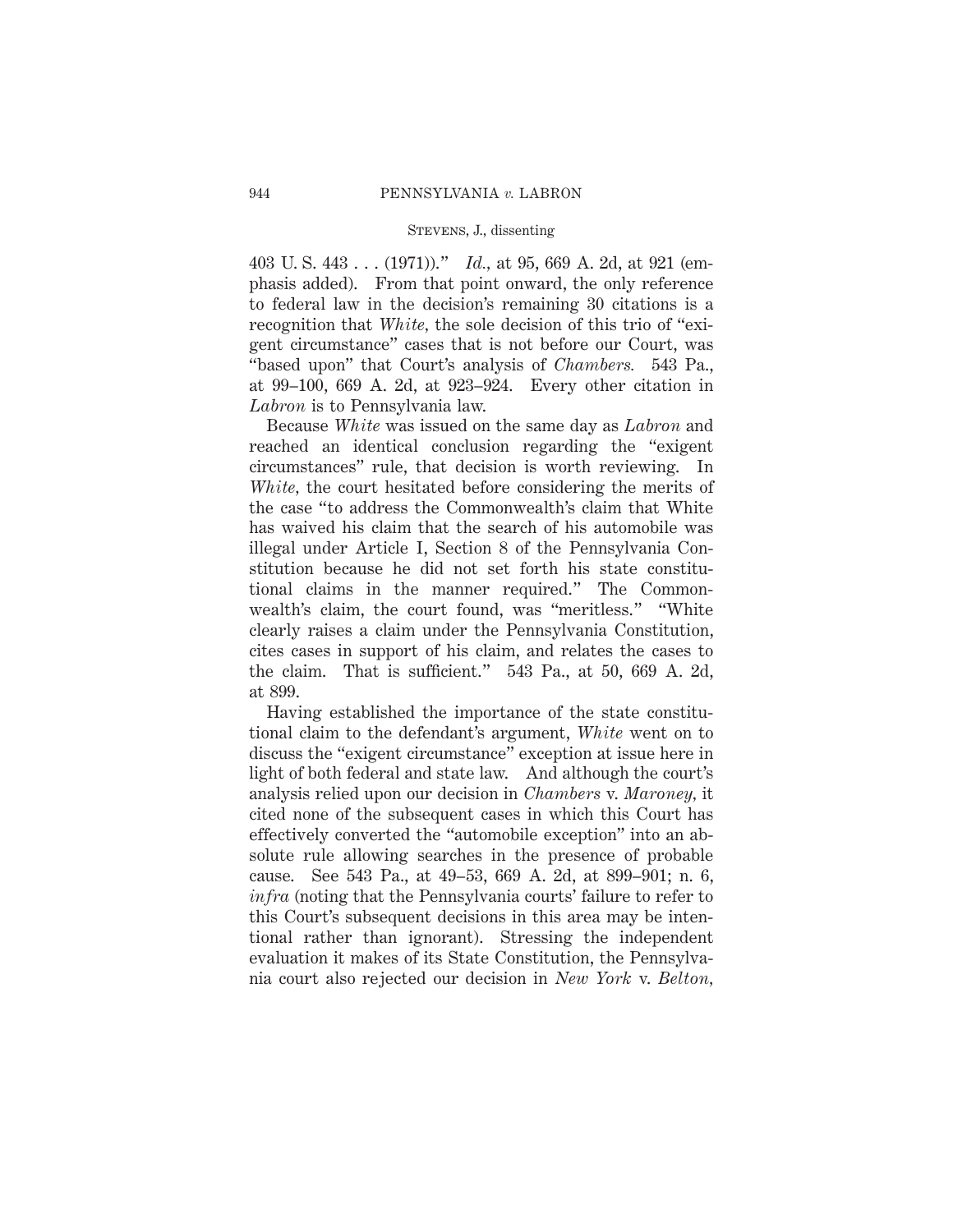453 U. S. 454 (1981), on state constitutional grounds. See 543 Pa., at 54–58, 669 A. 2d, at 901–903.4

Notably, the Commonwealth has not asked this Court to review the Pennsylvania court's decision in *White,* even though the search in that case would be affirmed under the Commonwealth's and this Court's understanding of Pennsylvania's holding regarding exigent circumstances. I also note that lower state courts have explicitly read *White* as establishing a state constitutional right, not a federal right. *Commonwealth* v. *Haskins,* 450 Pa. Super. 540, 545, 677 A. 2d 328, 330 (1996) ("In order to search an automobile without a warrant, the police must still show the existence of both probable cause and exigent circumstances. *Commonwealth* v. *White,* 543 Pa. 45, 669 A. 2d 896 (1995). . . . In *White,* our Supreme Court reiterated that the Pennsylvania Constitution requires such a showing"); see also *Commonwealth* v. *Yedinak,* 450 Pa. Super. 352, 359, n. 5, 676 A. 2d 1217, 1220, n. 5 (1996) ("The Pennsylvania Supreme Court recently held that the Pennsylvania Constitution provides greater protection than the United States Constitution with regard to automobile searches in *Commonwealth* v. *White*").

The lower courts' understanding regarding the state-law nature of *White*—and my understanding of the state-law nature of *Labron* as well—is almost perfectly reflected in the dissents to each case that were penned by Justice Castille. In both instances, Justice Castille recognizes, even more explicitly than the majority, that the decisions were based on state law.

In *Labron*, for instance, his main point was that the defendant had no standing to challenge the constitutionality of

<sup>4</sup> Although the court's main opinion in *Commonwealth* v. *White* also asked whether the search would have been permissible as a search incident to an arrest, the dissent later noted that the only question presented in the appeal was whether "exigent circumstances" were necessary to permit a warrantless search of a car based on probable cause. See 543 Pa., at 72–73, 669 A. 2d, at 910.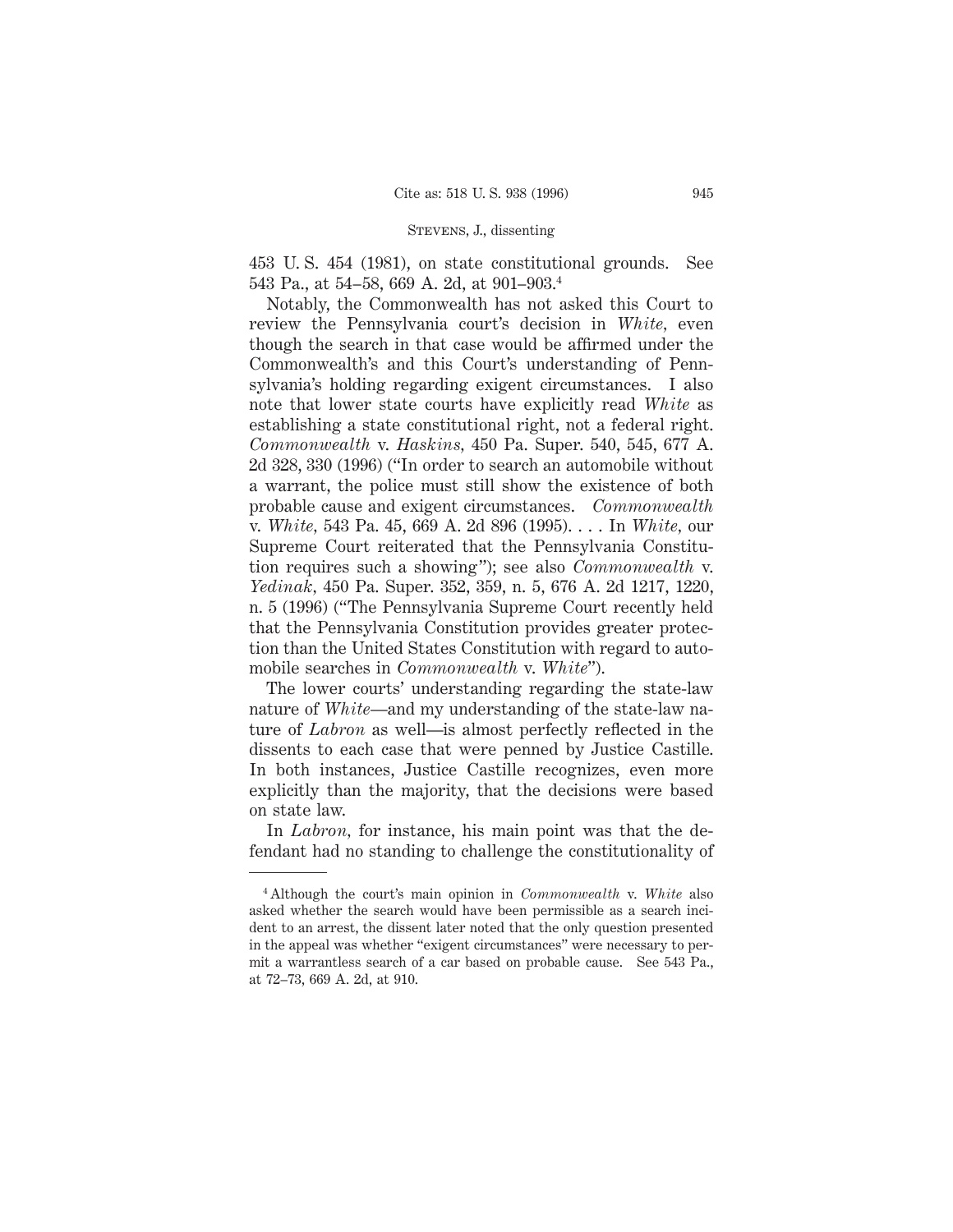the search of a car that he did not own. In making his argument, however, he noted that "the majority correctly characterizes *Pennsylvania law* regarding the 'automobile exception' to the warrant requirement." 543 Pa., at 104, 669 A. 2d, at 926 (emphasis added). And although he reviewed decisions of this Court on standing to claim violations of the Fourth Amendment, he went on to note: "*Under Article I, Section 8 of the Pennsylvania Constitution,* however, this Court looks to several additional factors to determine whether a criminal defendant has standing to challenge the admission of evidence against him." *Id.,* at 106, 669 A. 2d, at 927 (emphasis added).

In *White,* Justice Castille stated that he believed that "the automobile exception to the warrant requirements of *this Commonwealth* should be a *per se* rule regardless of how much time police may have to obtain a warrant," 543 Pa., at 70, 669 A. 2d, at 909 (emphasis added), and he further concluded that he would "urge the adoption of a bright line rule that would allow warrantless searches of all automobiles for which police have independent probable cause," *id.,* at 71, 669 A. 2d, at 909–910. Of course, if Justice Castille were interpreting federal, rather than state, law, he would not have the luxury of "urging the adoption" of a particular rule.<sup>5</sup>

Having reviewed the range of the Pennsylvania courts' statements regarding the source of the "exigent circumstances" rule, it is worthwhile to review this Court's understanding of when a state decision is based on adequate and independent state grounds. In *Michigan* v. *Long,* the Court adopted a "plain statement" rule for determining whether a state decision rested on "independent and adequate" statelaw grounds. "[B]ecause of [our] respect for state courts,

<sup>5</sup> Justice Castille also specifically noted that the *Belton* decision was not raised by the parties, and that the majority's discussion of it was dicta, further emphasizing that his emphasis on Pennsylvania law was related to the sole issue that he believed presented: whether a warrantless search of an automobile requires both probable cause and an exigent circumstance.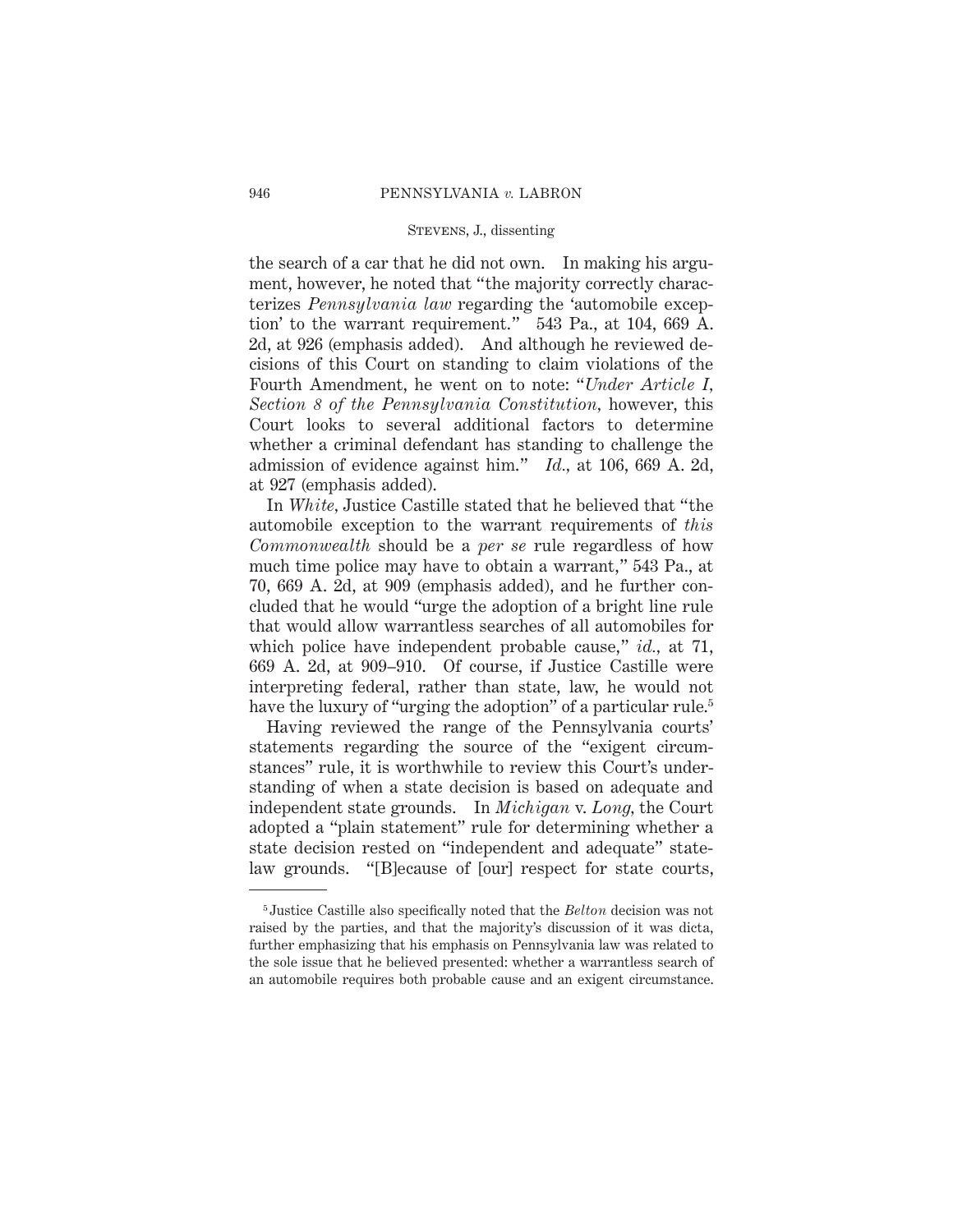and [a] desire to avoid advisory opinions, . . . we [did] not wish to continue to decide issues of state law that go beyond the opinion that we review, or to require state courts to reconsider cases to clarify the grounds of their decisions." 463 U. S., at 1040. When "a state court decision fairly appears to rest *primarily* on federal law, or to be interwoven with the federal law, and when the adequacy and independence of any possible state law ground is not clear from the face of the opinion," we held, we would conclude that the State decided as it did because federal law required it to do so. *Id.,* at 1040–1041.

Given the explicit and nearly exclusive references to state law that I review above, it seems to me that the Court's decision to take jurisdiction in *Labron* not only extends *Michigan* v. *Long* beyond its original scope, but stands its rationale on its head. *Labron* does not rest "primarily" on federal law; as Justice Castille understood it, as the briefing in *White* understood it, and as the Commonwealth's decision to stay out of *White* demonstrates, every indication is that the rule adopted in *Labron* and *White* rests primarily on state law. Nor are these holdings "interwoven" with federal law: Both *Labron* and *White* cite only two federal cases, both over a quarter-century old; rather than implicitly conclude that the absence of any reference to more recent decisions is due to poor legal research, I would trust the Pennsylvania courts' ability to understand and choose to deviate from our federal law. Certainly it would be a more respectful approach, in a case where the question is as close as it is in this case, to conclude that the State had made a conscious decision to depart from the jurisprudence of this Court rather than an error of law.<sup>6</sup>

<sup>6</sup> Indeed, the author of *Labron* noted in *White* that "the history of Article I, Section 8 and case-law interpreting it reveal a history of according a limited expectation of privacy in an automobile independently under the Pennsylvania Constitution. Therefore, the question before us today is not whether we wish to extend additional privacy protections to the Appellant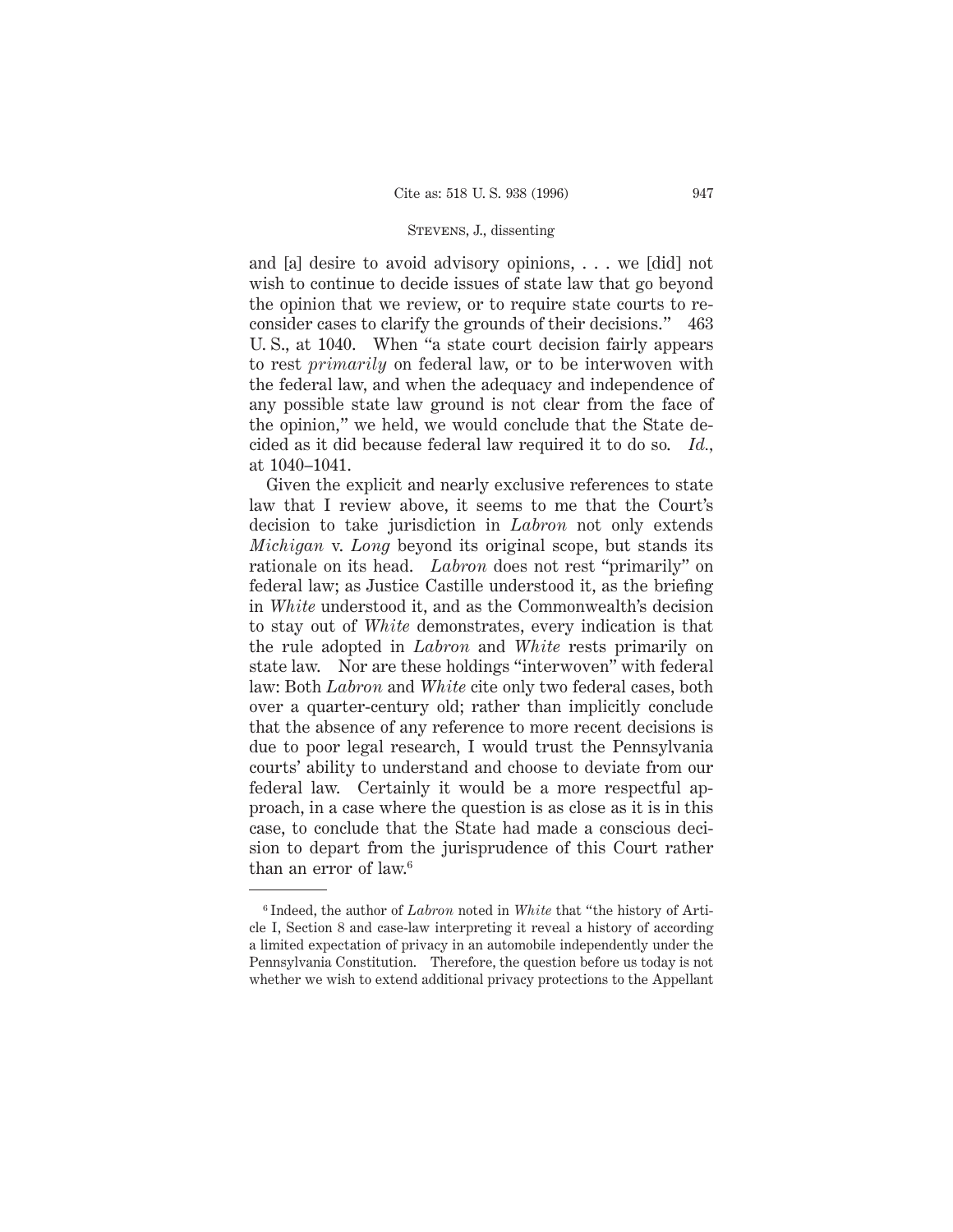The nature of the Pennsylvania court's reliance on federal law in these cases, therefore, is quite different from that which spurred the Court to conclude in *Michigan* v. *Long* that the judgment of the Michigan Supreme Court had not relied on adequate and independent state grounds. There, as the Court noted, the decision below "referred twice to the State Constitution in its opinion, but otherwise relied *exclusively* on federal law." 463 U. S., at 1037 (emphasis

but whether we wish to follow the United States Supreme Court and sharply curtail a privacy interest long recognized by this Court." *Commonwealth* v. *White,* 543 Pa., at 62, 669 A. 2d, at 905.

To this end, I find it particularly interesting that only two Pennsylvania courts have cited the decision in *California* v. *Carney,* 471 U. S. 386 (1985), upon which the *per curiam* decision relies as modern support for its interpretation of federal constitutional law. See *Commonwealth* v. *Rosenfelt,* 443 Pa. Super. 616, 632–634, 662 A. 2d 1131, 1139 (1995); *Commonwealth* v. *Camacho,* 425 Pa. Super. 567, 625 A. 2d 1242 (1995). Each of those decisions expressly noted the presence of conflict between federal and state law on this issue.

In *Camacho,* the Superior Court noted "the discrepancy between some of the Commonwealth's past cases and federal cases which speak to automobile searches" in cases like those at issue here. *Id.,* at 576, n. 2, 625 A. 2d, at 1247, n. 2. After reviewing the holding in *Carney,* the court noted that the state cases concluding that there was no *per se* " 'automobile exception'" were "simply dated and not in keeping with the tenor of current law." 425 Pa. Super., at 577, n. 2, 625 A. 2d, at 1247, n. 2.

The court in *Rosenfelt* reached an alternative explanation for the conflict—and a result identical to that reached in the cases reversed by the Court today. There, the defendant agreed that the search of the vehicle was not illegal under federal law. Citing *Carney,* the court noted that the federal "automobile exception" had "jettison[ed]" the requirement of exigency, essentially converting the exception into a *per se* rule allowing a search once probable cause exists. See 443 Pa. Super., at 633, 644–645, 662 A. 2d, at 1139, 1145. Noting that the State Constitution could extend greater protections to Pennsylvania citizens than did the Federal Constitution, but that its Supreme Court had not yet decided whether that was the case, the Superior Court went on to review the issue on its own and found a state constitutional violation. *Ibid.* After it decided the cases at issue here, the Pennsylvania Supreme Court denied the Commonwealth's appeal. See 544 Pa. 605, 674 A. 2d 1070 (1996) (table).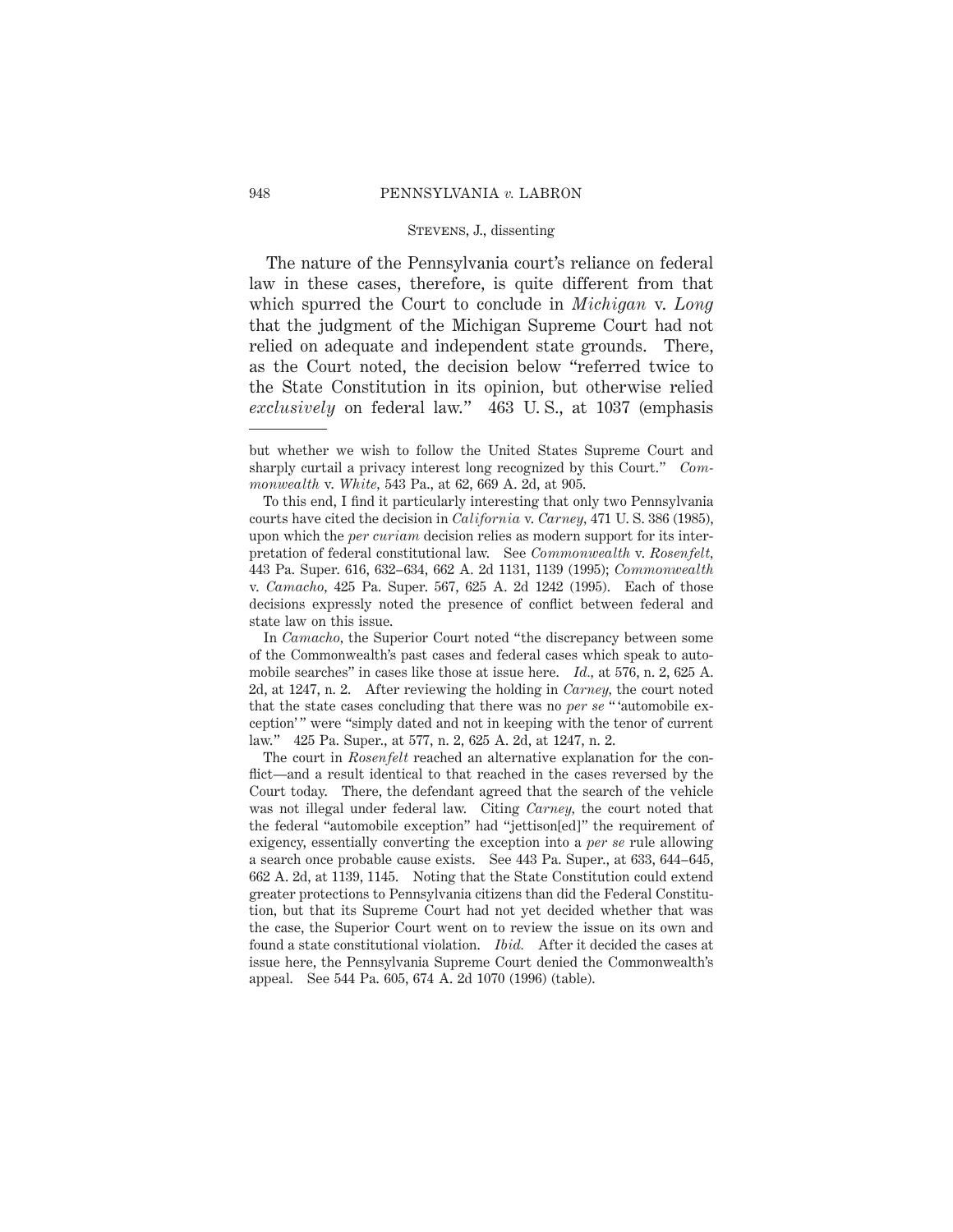added). The dissents below also relied explicitly and *exclusively* on decisions of this Court. *Id.,* at 1037, n. 2; *Michigan* v. *Long,* 413 Mich. 461, 473–486, 320 N. W. 2d 866, 870– 875 (1982) (Coleman, C. J., dissenting, Moody, J., concurring in part and dissenting in part). Indeed, the critical holding of the Court was that the Michigan "Court of Appeals erroneously applied the principles of *Terry* v. *Ohio.*" *Id.,* at 471, 320 N. W. 2d, at 869 (citation omitted).<sup>7</sup> The opinion in these cases presents almost precisely the opposite situation: The decision refers to the Federal Constitution once, but otherwise relies *exclusively* on state law.

For these reasons, just as the decision in *White* would not merit summary reversal were it before this Court, the decision in *Labron* should not be summarily reversed. Although *Labron* and *White* both touch upon, and even place some historical reliance upon, federal search and seizure law, each also recognizes the broad interpretation that the Pennsylvania court has given its own constitutional prohibition against warrantless searches. I therefore seriously ques-

<sup>7</sup> On the many subsequent occasions in which this Court has taken jurisdiction over state decisions over which there was some dispute about the nature of the relationship between federal and state law, the state opinions were far more "interwoven" with federal law than is true in these cases. See, *e. g., Illinois* v. *Rodriguez,* 497 U. S. 177, 182 (1990) (decision below did not "rely on (or even mention) any specific provision" of State Constitution); *Pennsylvania* v. *Muniz,* 496 U. S. 582, 588, n. 4 (1990) (state constitutional provision construed to provide protections identical to Federal Constitution); *Florida* v. *Riley,* 488 U. S. 445, 448, n. 1 (1989) (decision below mentioned State Constitution only twice, but "focused exclusively on federal cases dealing with the Fourth Amendment"); *Michigan* v. *Chesternut,* 486 U. S. 567, 571, n. 3 (1988) (decision below "said nothing to suggest that the Michigan Constitution's seizure provision provided an independent source of relief, and the court's entire analysis rested expressly on the Fourth Amendment and federal cases"); *Kentucky* v. *Stincer,* 482 U. S. 730, 735, n. 7 (1987) (decision below "consistently referred to respondent's rights under the . . . Federal Constitution as supporting its ruling"); *Maryland* v. *Garrison,* 480 U. S. 79, 83–84 (1987) (State Constitution construed *in pari materia* with Federal Constitution).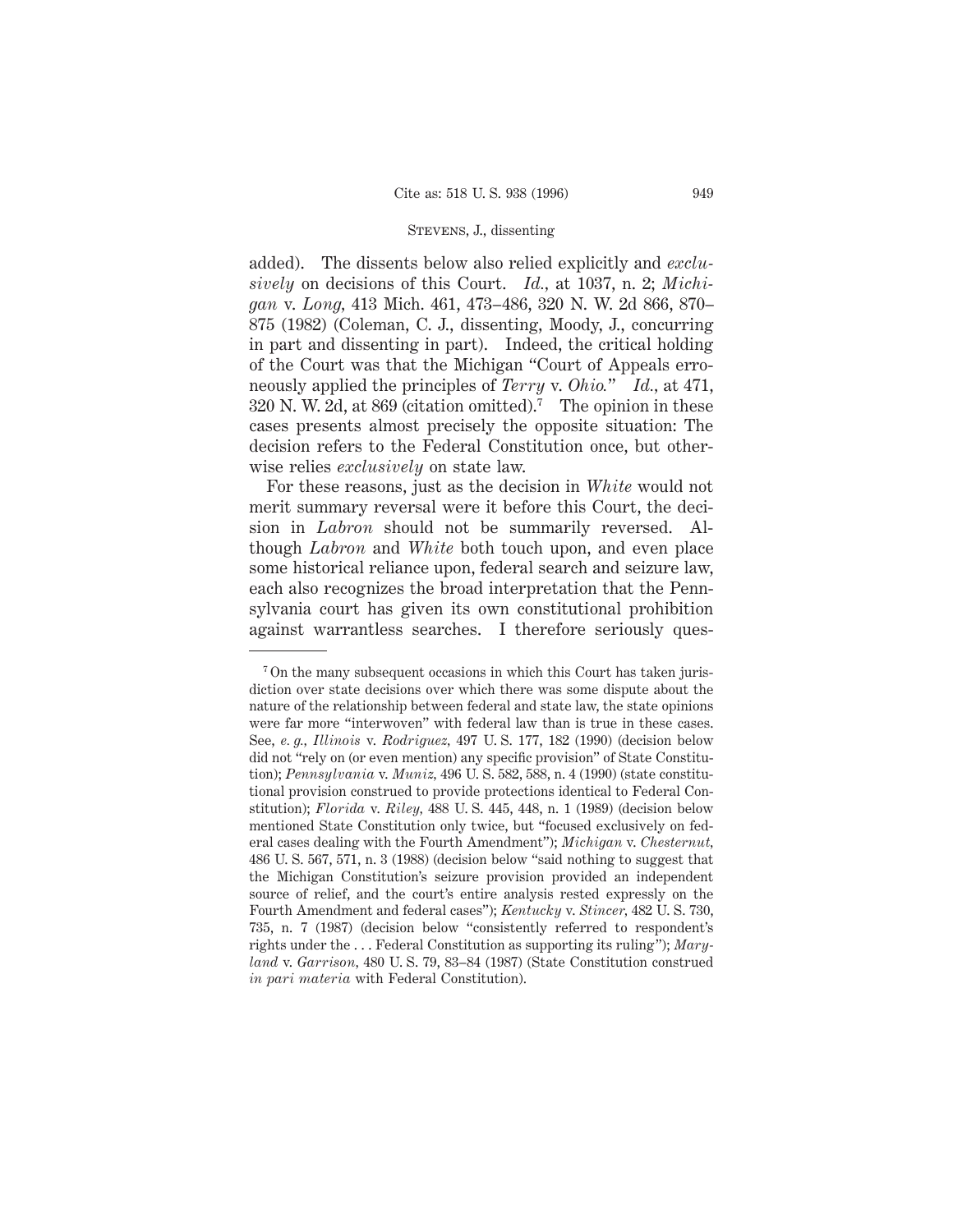tion whether respect for the reasoning, independence, and resources of the Pennsylvania court will be advanced by today's decision.

While *Kilgore* relies more explicitly on the Federal Constitution than the other two decisions, it decided the identical issue that was decided in *Labron* and *White* only three days before those decisions issued. The reference to the Federal Constitution upon which the Court rests its jurisdiction only one of two references to federal law—must be read in the context of the other two decisions, each of which relied heavily upon the Commonwealth's own Constitution. In light of *Labron* and *White,* the judgment in *Kilgore* will almost certainly remain the same on remand. In such a circumstance, the rationales supporting the rule of *Michigan* v. *Long* simply do not support the decision to reverse. The petition in *Kilgore* should simply be denied.

On many prior occasions, I have noted the unfortunate effects of the rule of *Michigan* v. *Long.* See, *e. g., Harris* v. *Reed,* 489 U. S. 255, 266–267 (1989) (concurring opinion); *Delaware* v. *Van Arsdall,* 475 U. S. 673, 689–708 (1986) (dissenting opinion); *Montana* v. *Hall,* 481 U. S. 400, 411 (1987) *(per curiam)* (dissenting opinion); *Ponte* v. *Real,* 471 U. S. 491, 501–503 (1985) (opinion concurring in part); see also *Arizona* v. *Evans,* 514 U. S. 1, 24, 31–34 (1995) (Ginsburg, J., dissenting). Because the state-law ground supporting these judgments is so much clearer than has been true on most prior occasions, see n. 5, *supra,* these decisions exacerbate those effects to a nearly intolerable degree. Particularly in light of my understanding of this Court's primary role—"to protect the rights of the individual that are embodied in the Federal Constitution," *Harris,* 489 U. S., at 267—the decision to summarily reverse state decisions resting tenuously at best on federal grounds is imprudent and entirely inconsistent "with the sound administration of this Court's discretionary docket." *Ponte,* 471 U. S., at 502–503.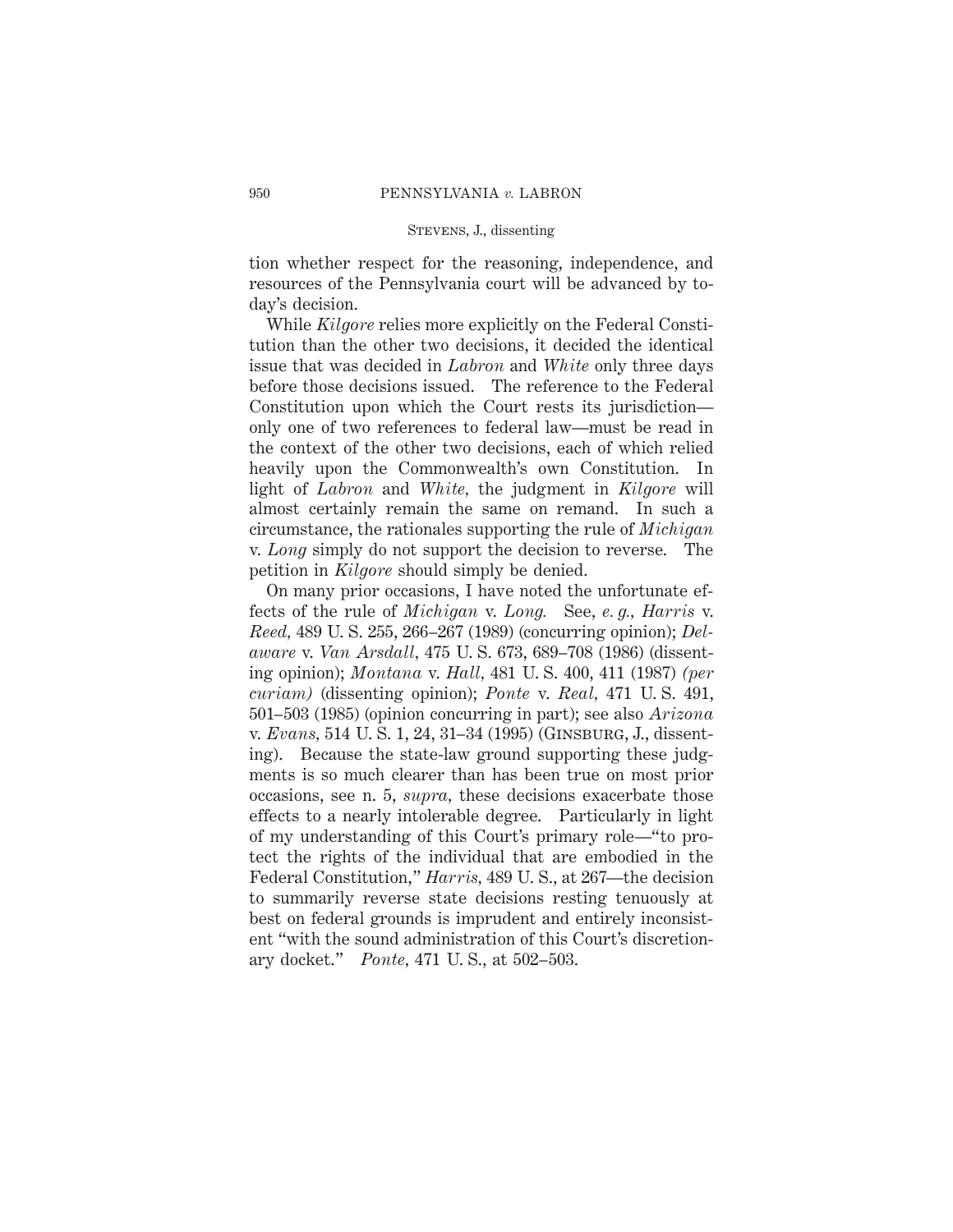The Pennsylvania court has in these and other cases expressly indicated its intent to extend the protections of its Constitution beyond those available under the Federal Constitution, see, *e. g., Commonwealth* v. *Edmunds,* 526 Pa. 374, 586 A. 2d 887 (1991) (setting forth test for establishing rights under Pennsylvania Constitution); *Commonwealth* v. *Rosenfelt,* 443 Pa. Super. 616, 634–637, 662 A. 2d 1131, 1140–1141 (1995) (reviewing state cases extending greater protections under the Pennsylvania Constitution). The *per curiam* decision that the Court issues today merely makes that task harder by requiring the Commonwealth to purge its decisions of any reliance on the latter, despite the value of the insights that our decisions can provide on related issues of law. By "unceremoniously reversing its judgment," *Van Arsdall*, 475 U.S., at 701 (STEVENS, J., dissenting), we also demonstrate a lack of respect for the Pennsylvania court and the sophistication of its state search and seizure law. See *id.,* at 699.

These harms are particularly unnecessary given the likely result on remand. To reinvigorate the privacy protections extended to Pennsylvania citizens under *Labron, Kilgore,* and *White,* the Pennsylvania Supreme Court need only set forth the appropriate talismanic language and state, even more clearly than it already has, that the "*Commonwealth's* jurisprudence of the automobile exception [requires] both the existence of probable cause and the presence of exigent circumstances to justify a warrantless search." *Labron,* 543 Pa., at 100, 669 A. 2d, at 924 (emphasis added).<sup>8</sup> While the

<sup>&</sup>lt;sup>8</sup> State courts have, of course, done this on many occasions in the past. See, *e. g., Ponte* v. *Real,* 471 U. S. 491, 503, n. 4 (1985) (Stevens, J., concurring in part) (listing various cases in which reversals by this Court were followed by state-court decisions affirming the original holding on statelaw grounds); *Montana* v. *Hall,* 481 U. S. 400, 411 (1987) *(per curiam)* (Stevens, J., dissenting) (same).